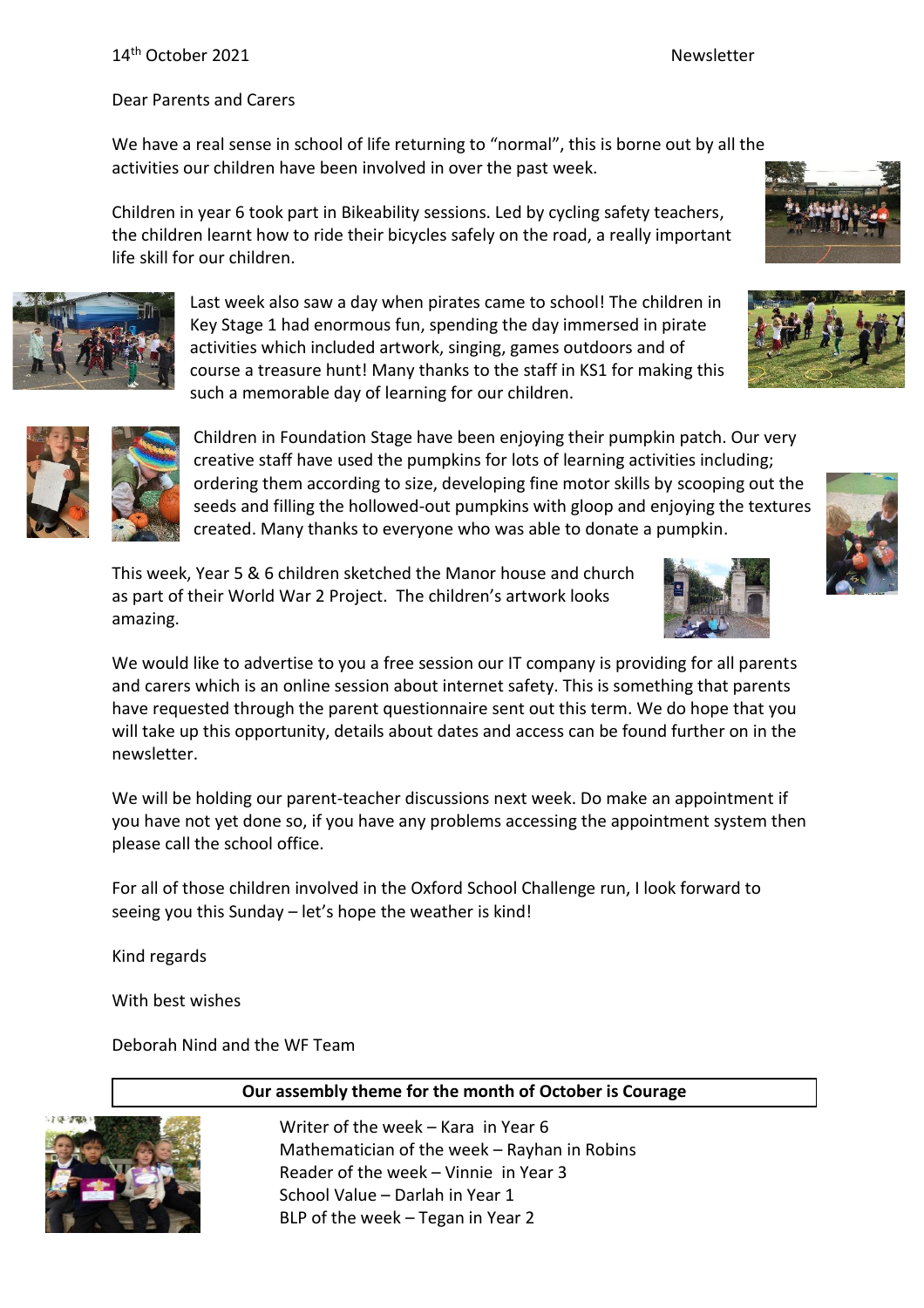### **Celebration of achievements**

This week Iris in Year 6 has been awarded her Bronze merit arrow. Well done to her for successfully completing a range of activities to a high standard to be awarded her arrow badge.

Congratulations to the following children who have reached their 25 nights of reading at home: Nikodem, Violet, Aaron, Osian, Oscar H, Isla, Leann Anna , Jude & Nathaniel in Nightingales. Luka in Kingfishers. Luca, Laura, Pedro, Jamie, Elliot, Edith & Oscar in Swallows. Charlie & Toby in Kestrels. Zeko, Hannah, Phoebe & Nikola in Owls. Ethan C, Evan, Anoushka, Alissa, Corey, Poppy & Rayyan in Red Kites. Orhan, Orla, Aashir, Esme, Jack, Max & Kara in Eagles. Becka, Jasper, Zara, Joey & Yasmin in Peregrine Falcons. Zach Lima, Elise, Georgia, Olivia & Alex in Sky Larks.

### **Attendance**

### **EVERY SCHOOL DAY COUNTS!**

There are only 190 statutory school days in one year and 175 days (weekends and school holidays) available to use for holidays. Parents should avoid taking their children out of school during term time in order to go on holiday.

| <b>Class</b>      | Attendance for 04.10.21 - 08.10.21 |
|-------------------|------------------------------------|
| Eagles            | 96.31%                             |
| Kestrel           | 96.33%                             |
| Kingfishers       | 99.17%                             |
| Nightingales      | 98.46%                             |
| Owls              | 100%                               |
| Peregrine Falcons | 98.72%                             |
| <b>Red Kites</b>  | 98.97%                             |
| Robins            | 92.39%                             |
| Sky Larks         | 94.62%                             |
| <b>Swallows</b>   | 100%                               |
| Wrens             | 95.45%                             |
| Total             | 97.51%                             |

#### **Breakfast Club**

Breakfast club runs every day from 07:30 – 08:45 in the Howard Hillsdon building (old playgroup). The children enjoy a range of breakfast cereals, fruit juices, yoghurts and toast, followed by the opportunity to play indoor games. The cost is £5.00 per child. If you would like your children to take part in breakfast club, **please see the staff in the office to book prior to attendance.**

#### **Parent Questionnaire**

Thank you to everyone who took the time to complete the parent questionnaire. We wanted to see how parents and carers receive school news and if there were any ways we could support families with their children's learning and well-being at home.

The responses now enable us to plan some workshops. Lots of people expressed interest in workshops that support the following; self-esteem and anxiety, safe online gaming, homework help and transitioning to secondary school. Do look out for workshops throughout the year with these themes (and more!)

Most of you stated that you get news and information about school from the newsletter or the school app. We had 20 new families sign up to have the newsletter emailed to them each week, which is great. Do let the office know if you would like it emailed out to you too.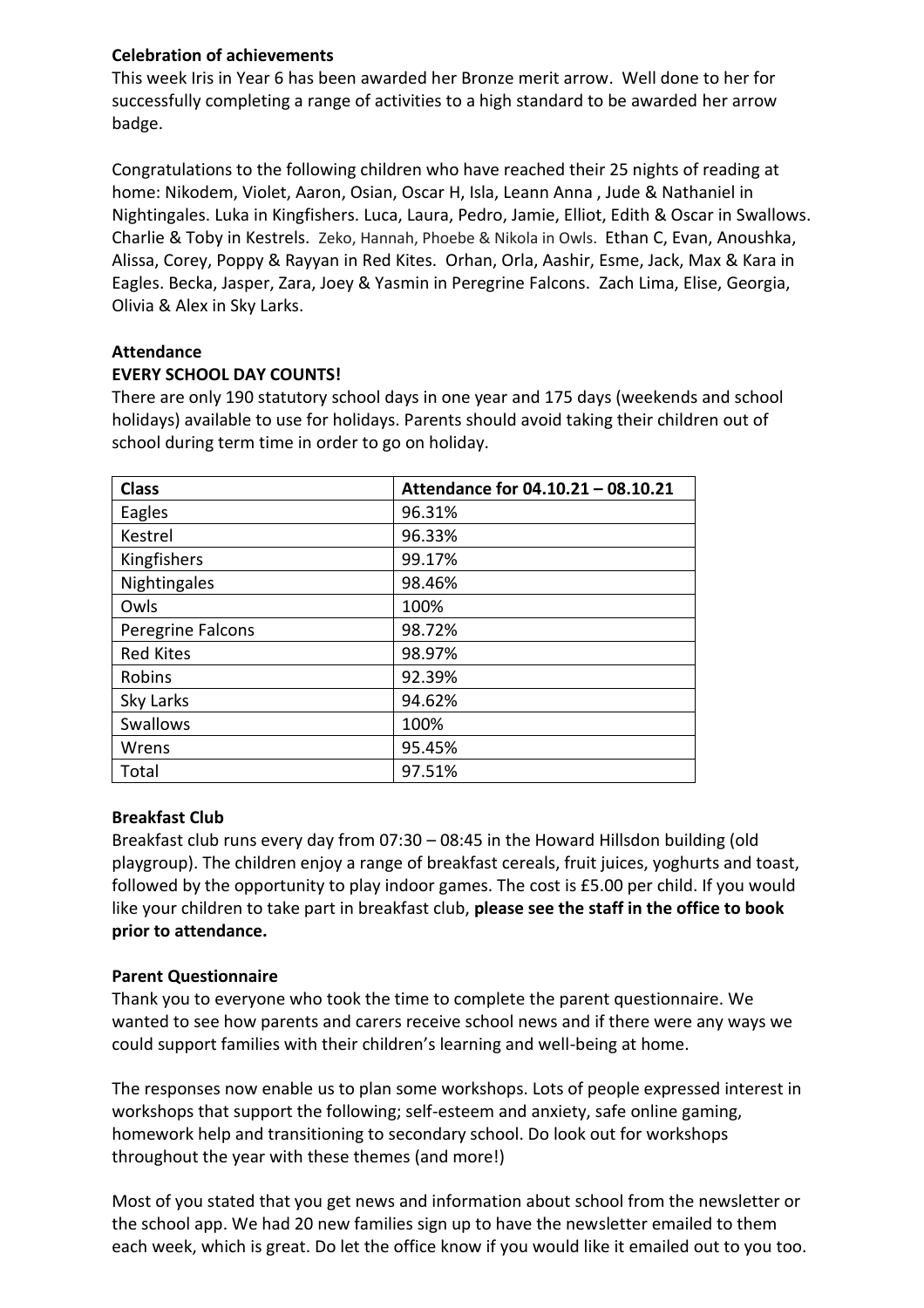Remember that the same information goes out on the newsletter, the school app and the school Facebook page. You do not have to follow them all; just choose which channel suits you and one that you feel most manageable. For the parents and carers of children in Foundation Stage and Key Stage One we send a weekly snapshot about your child's learning. As always, you can speak to your child's class teacher to ask questions or to clarify something you have read.

Again, we are grateful for your responses and are looking forward to hosting some workshops very soon!

Mrs Haynes

# **FREE Parental Workshop from 123ICT**

Virtual Online Safety Parents Workshop- Tuesday 9th November 2021 8-9pm 123ICT are pleased to offer a FREE one-hour online safety workshop for parents and carers via live stream. Join us from the comfort of your own home.

**Please note, this workshop contains materials that are NOT suitable for children!** The workshop includes information about the risks of using the internet and tips on how to reduce these risks and where to get help and support all based on the latest research and evidence.

To register your interest please visit [https://123parents.oxon.in](https://123parents.oxon.in/)

# **News from the PTA**

Here are some dates for your diary -

Thursday 21st October - Next PTA Meeting, 7.30pm in the school hall

Friday 12th November - Autumn Disco

Friday 26th November - Non uniform day in exchange for a female gift (for Christmas shopping event)

Friday 3rd December - Non uniform day in exchange for a male gift (for Christmas shopping event)

Tuesday 14th December- Christmas shopping event Friday 1st July - Summer Fete

# **Events at Yarnton Royal British Legion**

The Royal British Legion have a few events coming up, and it would be great to have lots of local people at these events, please see below for the details:

# **Halloween Disco**

Friday 29th Oct, Starts at 8pm.

Fun for all the family! Prizes for best costumes (Children and Adults!)

£2 per ticket, or £5 per Family. Tickets available now from the British Legion or contact Jo Coffey (jovarney2001@yahoo.co.uk).

# **Christmas Craft and Gift Fair**

Sunday 7th Nov, 11am - 2pm

Lots of stalls selling homemade goodies, including Wreaths, wooden gifts, chocolate products, preserves, bath and body products and lots more! Refreshments will also be available.

# **Step 2 Dance Lessons**

A local dance company Step 2 that comes into school has lots of lessons for all range of ages. Please see website below for further details: [Step 2 Dance Oxford Homepage](https://www.step2dance.co.uk/home) - STEP 2 DANCE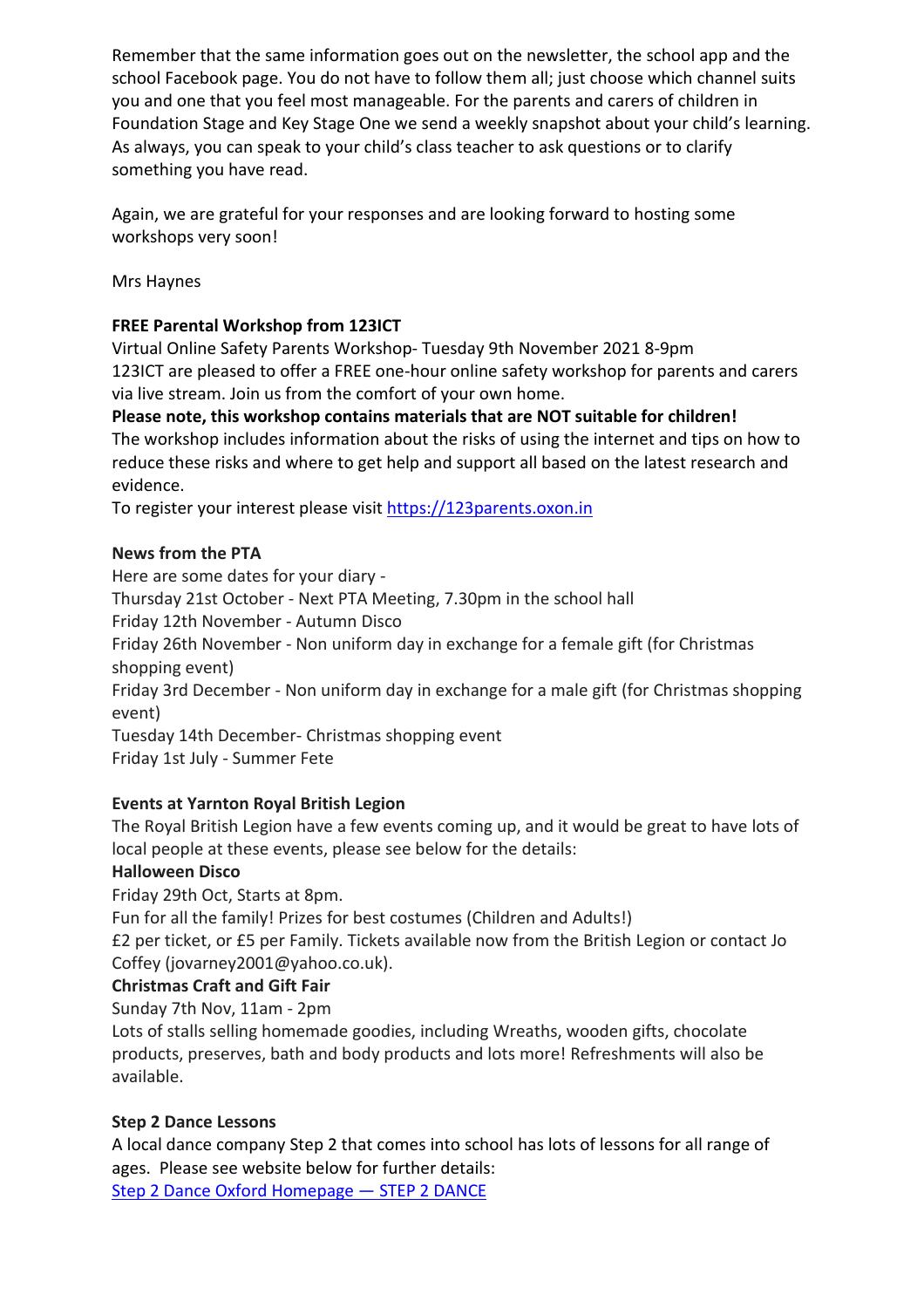### **Yarnton Youth Netball**

Open to boys and girls in years 3, 4, 5 & 6 from William Fletcher School. Training is on Wednesdays at the school, after school until 4pm. Places are limited, and if you are interest in your child taking part please email [yarntonyouthnetball@gmail.com](mailto:yarntonyouthnetball@gmail.com) for more details. This year we will be asking all youngsters involved to become members of England Netball for a small one-off fee, so that we can run the session as part of Yarnton Netball Club.

### **Yarnton Blues FC U9s (September 2021)**

Yarnton Blues Football Club – U9s are looking for players for next season (starting September 2021). If your child will still be aged 8 on August 31st 2021 and would be interested in joining the team, we have spaces available at the moment. Training sessions take place on Wednesdays at 17:30 at Yarnton Park, off Rutten lane.

\*\*Note: Football boots or astros, and shin pads required.

If you would like more information please contact the club secretary James Finnigan via email [\(secretary@yarnton-blues.co.uk\)](mailto:secretary@yarnton-blues.co.uk).

### **Found**

If you have lost a fitbit, please come into the office, as one was found in the park.

### **Forthcoming Dates**

| October 2021                                 |                                                                  |
|----------------------------------------------|------------------------------------------------------------------|
| 15.10.21                                     | Learning cards go home                                           |
| 15.10.21                                     | Year $3 - 6$ X Country                                           |
| 18.10.21                                     | Learning cards returned to school                                |
| 19.10.21                                     | Parent-teacher discussions                                       |
| 20.10.21                                     | Parent-teacher discussions                                       |
| 21.10.21                                     | PTA Meeting, 7.30pm in the hall                                  |
| 22.10.21                                     | Term 1 ends                                                      |
| November 2021                                |                                                                  |
| 04.11.21                                     | Year 5 & 6 Bletchley Park                                        |
| 11.11.21                                     | Imps visit                                                       |
| 12.11.21                                     | PTA Autumn Disco                                                 |
| $15.11.21 - 19.11.21$                        | Year 6 Glasbury visit                                            |
| 17.11.21                                     | <b>Climbing Sessions Year 5</b>                                  |
| 26.11.21                                     | Non Uniform Day in exchange for a female gift (for the Christmas |
| Shopping Event)                              |                                                                  |
| December 2021                                |                                                                  |
| 03.12.2021                                   | Non Uniform Day in exchange for a male gift (for the Christmas   |
| Shopping Event)                              |                                                                  |
| 07.12.2021                                   | Key Stage 1 Christmas Play at 10:00am                            |
| 07.12.2021                                   | Lower Key Stage 2 (Year 3 & 4) Christmas Play at 1.45pm          |
| 08.12.2021                                   | Key Stage 1 Christmas Play at 10:00am                            |
| 08.12.2021                                   | Lower Keys Stage 2 at 5:00pm                                     |
| 09.12.2021                                   | Foundation Stage Christmas Play at 9:45am                        |
| 09.12.2021                                   | Key Stage 1 Christmas Play at 2:00pm                             |
| 09.12.2021                                   | Lower Key Stage 2 Christmas Play at 5:00pm                       |
| Year 5 & 6 are doing a summer play in term 6 |                                                                  |
| 10.12.2021                                   | Learning cards go home                                           |
| 13.12.2021                                   | Learning cards returned to school                                |
| 14.12.2021                                   | <b>Christmas Shopping Day</b>                                    |
| 15.12.2021                                   | <b>Class Christmas Parties</b>                                   |
| 16.12.2021                                   | Christmas School Lunch                                           |